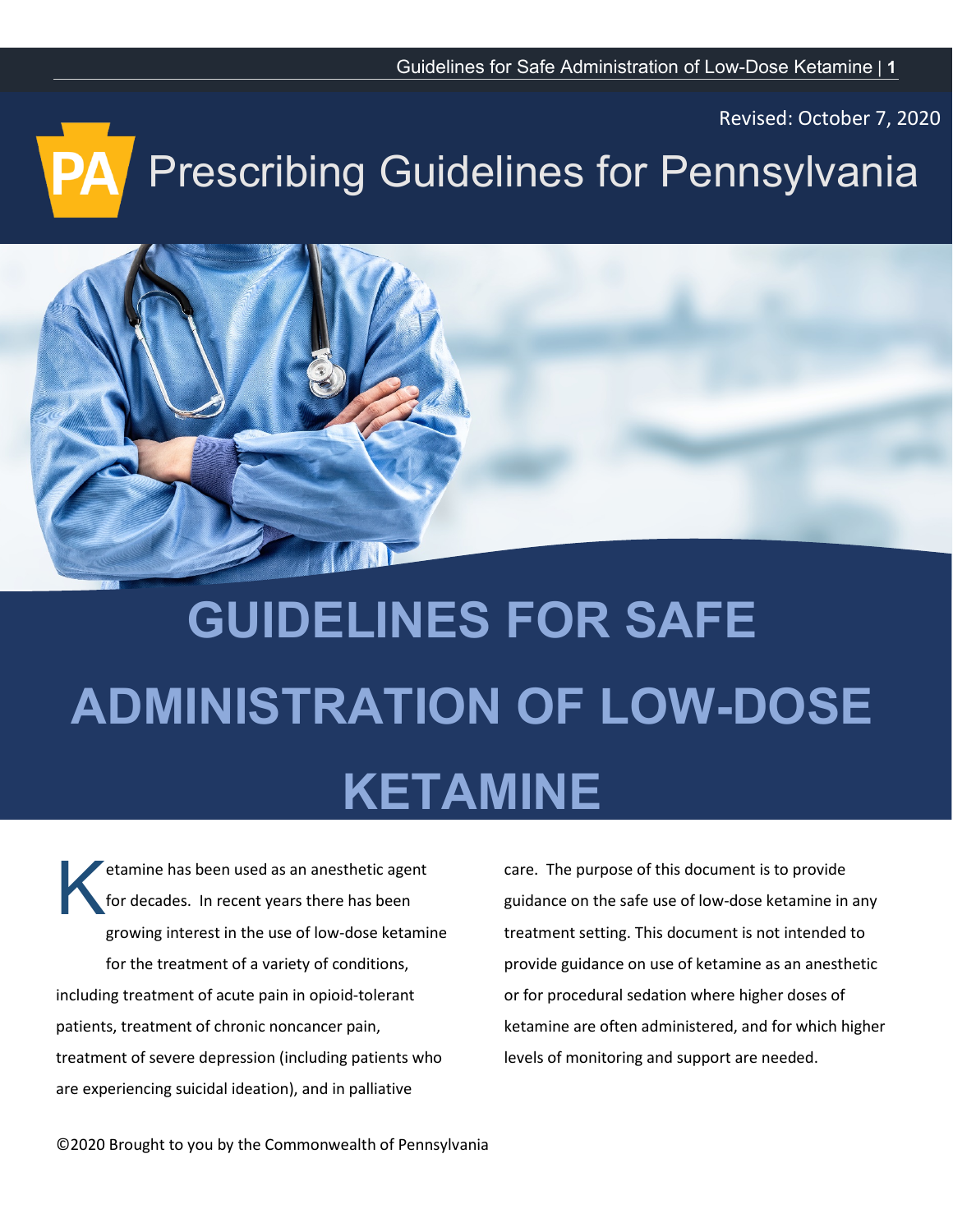Low doses of ketamine are those that are not intended to induce moderate to deep sedation or general anesthesia. Clinicians must be vigilant for the effects of concomitant medications that might increase the depth of sedation when low doses of ketamine are administered. There is wide interpatient variability on response to specific doses, but low ketamine doses would generally be infusions of no more than 1 mg/kg/hour or bolus doses of no more than 0.5 mg/kg.

This is not intended to provide guidance on the administration of ketamine by EMS providers, who must adhere to their scope of practice, medication list, and statewide EMS protocols from the Department of Health.

These guidelines are intended to provide best practices related on the safe use of low-dose ketamine. They are intended to help healthcare providers improve patient outcomes and to supplement, but not replace, the individual provider's clinical judgment.

# *Treatment location*

Intravenous ketamine at low doses may be delivered in the inpatient, outpatient, emergency department, and office-based setting as long as the administration location has the equipment and personnel to safely administer the medication.

Except as noted below, the treatment location should have immediate access to the equipment and supplies

that may be necessary to treat potentially serious adverse events related to ketamine administration. These include oxygen, bag-valve-mask devices of sizes appropriate to the patient population served, nasal cannula, non-rebreather face masks, nasopharyngeal airways, oropharyngeal airways, and an automated external defibrillator.

Rarely, ketamine infusion in the home setting as part of palliative care at the end of life may be appropriate. The selection and use of patient monitoring and the availability of resuscitation equipment in this setting should be based on patient and family wishes, and treatment goals.

# *Treatment team*

Administration of low-dose ketamine must occur under the direct supervision of a physician or by a certified registered nurse anesthetist (CRNA) who has adequate training and experience to provide this care. Physicians and CRNAs must be aware of and adhere to the regulations, policies and procedures of any practice setting as it pertains to the scope and practice of ketamine administration. The practitioner should be able to demonstrate competency in understanding the basic pharmacology of ketamine, including proper dosing, proper patient selection (including identifying patients requiring a higher level of monitoring), and proper patient monitoring (including identifying and treating adverse effects that include hypoxia, apnea, hypotension, dysphoria, and dysrhythmia). At least one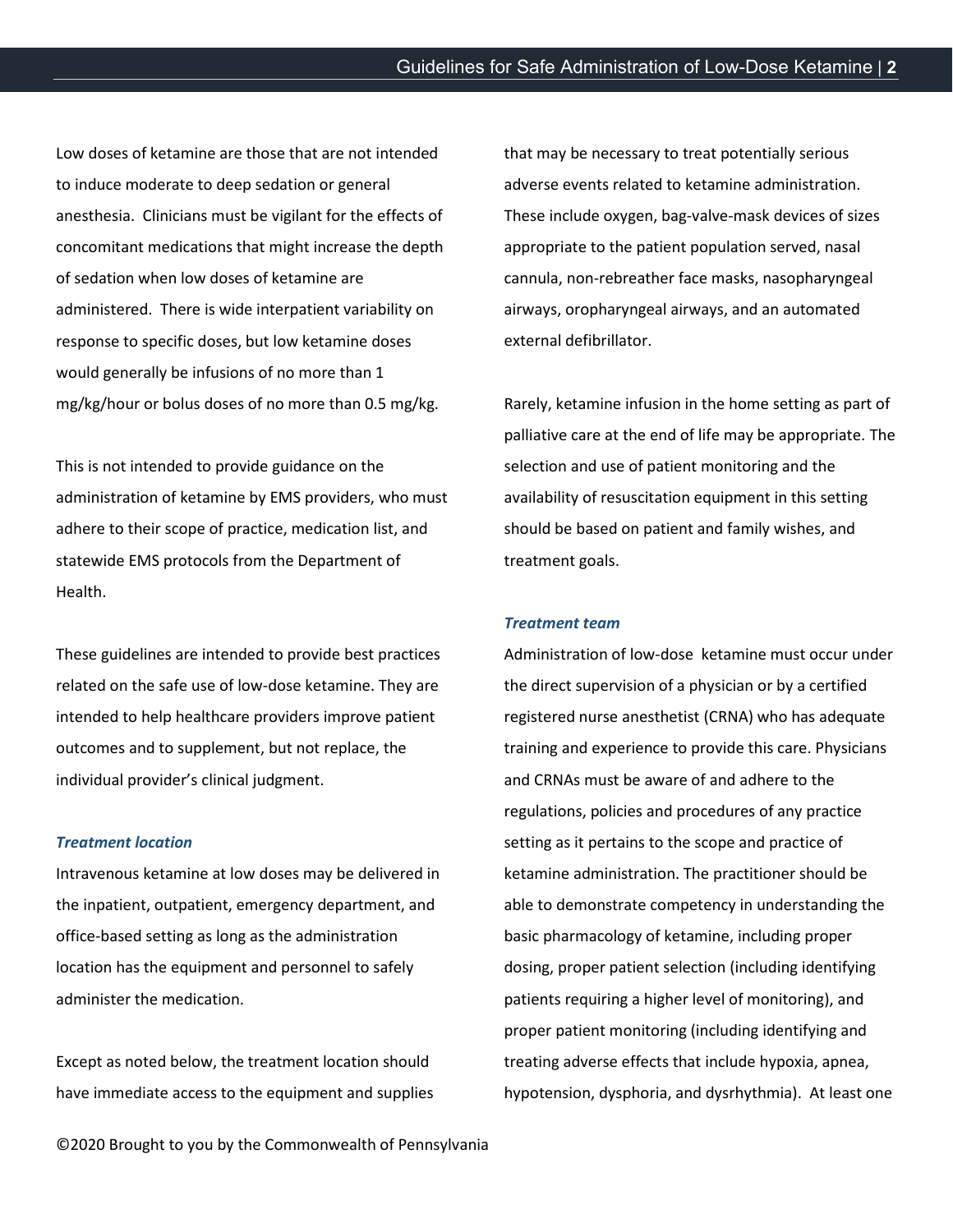member of the treatment team that is immediately available must have skills in advanced airway management.

Ketamine administration (infusion initiation and infusion dose changes) may be provided by any licensed practitioner, such as a registered nurse who has competence in administration of low-dose ketamine, under supervision of a physician or a CRNA. Patient monitoring during infusion is to be completed by a licensed practitioner who is trained and credentialed to provide this care, including immediate treatment of emerging adverse effects. There must be adequately trained health care providers immediately available to monitor and respond to adverse events.

### *Patient selection*

It is important to note that patients with complex or life-threating comorbidities may be best cared for in the inpatient setting. Ambulatory and office-based settings are to establish appropriate patient selection criteria that clearly define which patients are eligible to receive ketamine infusions in that specific setting.

Patients with moderate to severe hepatic dysfunction (cirrhosis), high-risk coronary artery disease and poorly controlled psychosis are at increased risk for adverse events following ketamine infusion, and as a result ketamine infusion outside of palliative care for these patient groups are to be limited to the inpatient setting. Clinical trials that enroll patients with cardiovascular,

renal, hepatic, psychiatric or neurological diseases who receive low-dose ketamine are still needed to further delineate the safety profile in these patient populations. Additionally, the long-term effects of low-dose ketamine have not been studied in any patient populations, including those with substance use disorders.

# *Role of ketamine in palliative care*

Ketamine has been included in the World Health Organization's list of essential drugs for the treatment of refractory cancer pain. However, a 2017 Cochrane Review of the use of ketamine as an adjuvant to opioids for the treatment of cancer pain reported that current evidence is insufficient to assess the benefits and harms of ketamine use in this setting. Available evidence is of low quality. A recent multi-center, double-blind randomized clinical trial to evaluate the use of a fiveday subcutaneous infusion of titrated ketamine verses placebo documented no difference in pain control between the two study groups, but significantly more toxicity in the ketamine arm. Therefore, it appears that use of ketamine in this setting is not associated with improved patient outcomes.

Administration of short-term low-dose ketamine to improve opioid-tolerant cancer pain may be helpful in select patients, but many patients report adverse effects. There have been reports of generalized hyperalgesia and allodynia following sudden discontinuation of a 3-week ketamine infusion.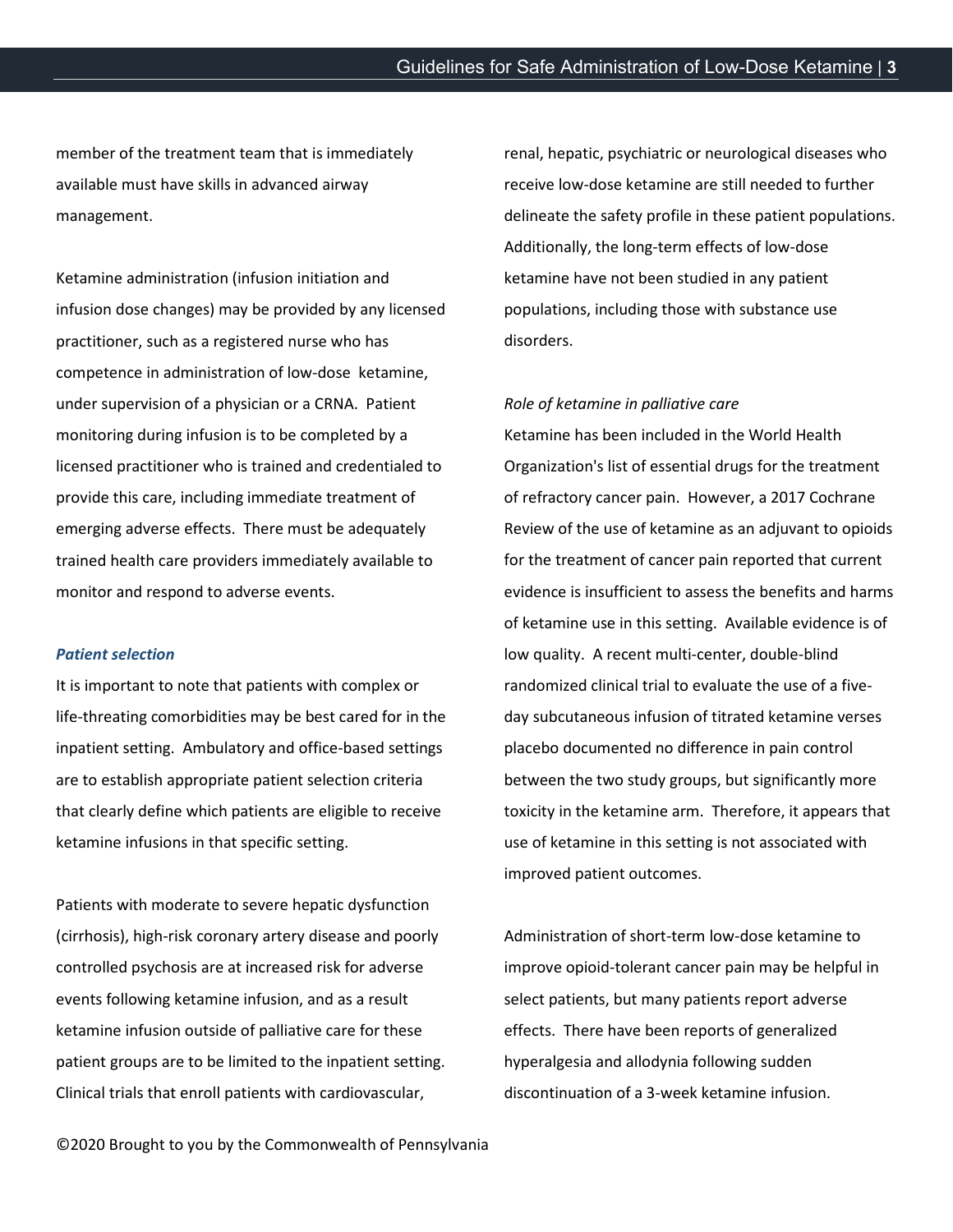#### *Role of ketamine in children*

There is growing interest in the use of low-dose ketamine for pain management in hospitalized children. Ketamine infusions have been demonstrated to improve pain control and decrease opioid requirements in children, adolescents, and young adults. Ketamine infusions have been administered to children in a variety of settings, including the emergency department for the treatment of sickle cell-related pain, as well as on the hospital floor and in intensive care units. Based on available data, there are no special precautions for the use of low-dose ketamine in the general pediatric and adolescent populations. However, increased monitoring in the specialty setting should be evaluated when considering ketamine infusions in neonates and congenital heart patients.

#### *Ketamine infusion preparation and dosing*

The ketamine infusion must be prepared in conformance with state and federal guidelines and regulations. Improper drug preparation is associated with increased risk of life-threatening adverse events. If drug preparation is outsourced, the facility and provider continue to have a responsibility to ensure that the drug to be administered has been prepared and delivered to the facility in a manner that is in conformance with state and federal guidelines and regulations. The dosing range that constitutes "low-dose" is not consistently defined in the literature. While the package insert for ketamine states that general anesthesia may

be induced with a range of 1-4.5 mg/kg (average dose 2 mg/kg), clinical experience has demonstrated that much lower doses may also alter consciousness and cause psychomimetic adverse effects. In general, bolus dosing should be avoided to reduce the risk of euphoria and psychomimetic effects, particularly in the ambulatory setting. By way of reference, ketamine doses of 0.2-0.5 mg/kg (most commonly 0.3 mg/kg) infused over 10-15 minutes are appropriate for analgesia in the emergency department setting. Ketamine infusion rates of 0.25-0.5 mg/kg/h will produce sufficient analgesia for most pain indications in the acute pain setting for patients being followed by a pain service or critical care team. Treatment of some chronic pain conditions, such as refractory headache or complex regional pain syndrome, may require higher infusion rates to achieve treatment goals. These rates rarely exceed 1 mg/kg/hr. Patients are to regularly be assessed for sedation and asked about psychomimetic adverse effects. Low-dose ketamine infusion rates do not differ between inpatient and outpatient settings.

When ketamine administration in the home or hospice setting is considered, the most commonly studied treatment method for pain management is through a continuous low-dose intravenous or subcutaneous infusion. Administration rates of 0.05 - 0.5 mg/kg/hour have been reported. Subcutaneous or intramuscular absorption is slower than intravenous, but is still extensive, with a bioavailability of 90%.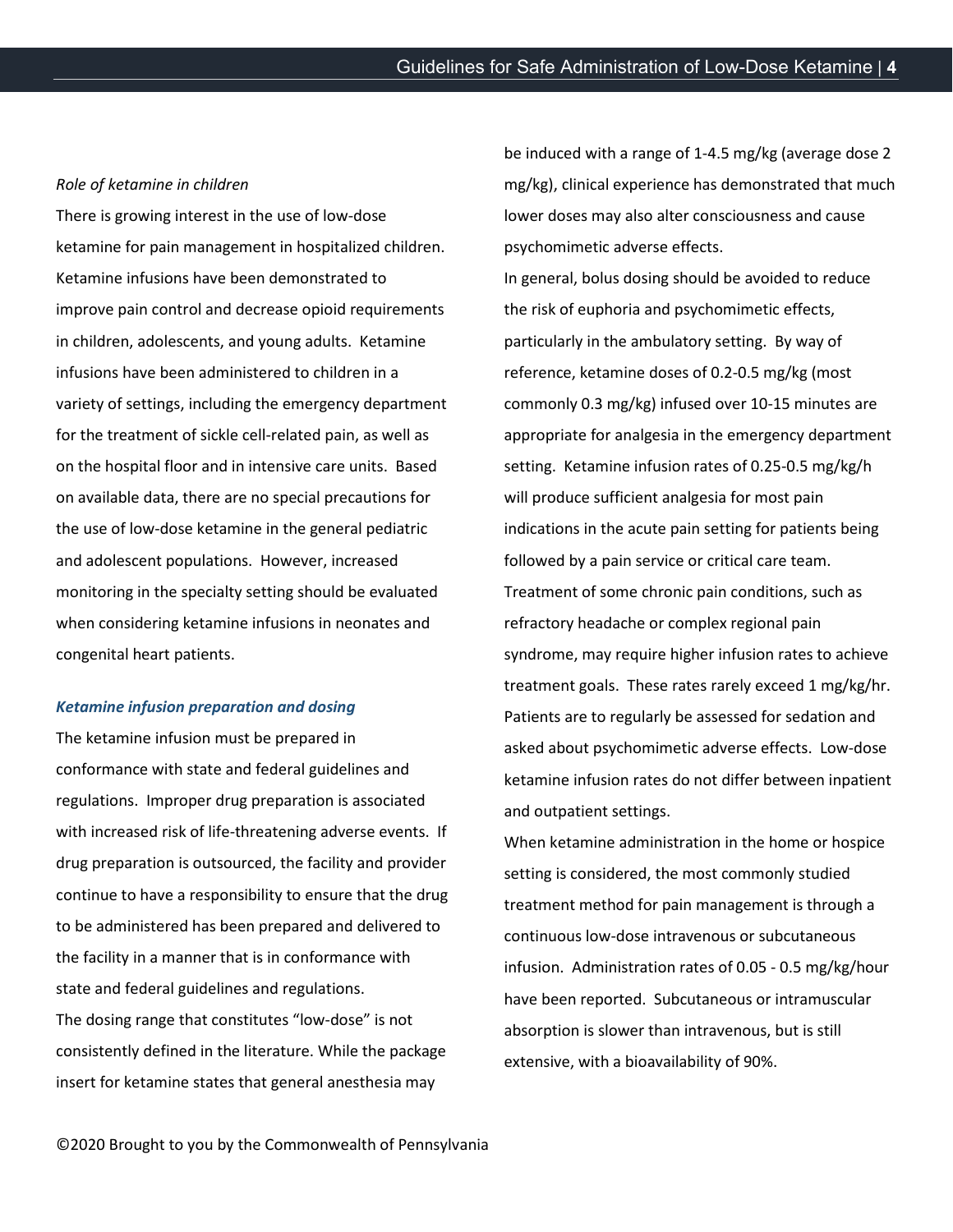# *Patient Monitoring*

Ketamine may result in adverse psychomimetic, cardiovascular, hepatic and gastrointestinal adverse effects from its action on several receptors including NMDA, acetylcholine, opioid, monoamine, and histamine. The minimally recommended monitoring for low-dose ketamine administration includes blood pressure, cardiac monitoring/electrocardiogram (EKG), pulse oximetry, and neurological checks which include assessment for level of consciousness. Monitoring is to occur prior to infusion administration, periodically or continuously throughout the infusion, and should not be discontinued until any adverse effects (respiratory, cardiac, neurologic and/or psychometric symptoms) have resolved. The availability of capnography and pulse oximetry is mandatory in the event of respiratory depression requiring an airway intervention to assure adequacy of respiration. Patients with complex health conditions who are considered to be at increased risk for adverse effects may require more frequent and longer duration of monitoring.

# *Use of Esketamine*

In 2019 the Food and Drug Administration (FDA) approved the S-enantiomer of ketamine, esketamine (Spravato), for treatment-resistant depression. The drug is administered as a nasal spray. Patients must be monitored for at least two hours after administration, which must occur in a medical facility. Esketamine has no other approved indications at this time and clinicians are cautioned to avoid "off-label" use as there are no data available to support safety and efficacy for other uses at this time.

#### **References**

Avidan MS, Maybrier HR, Abdallah AB, et al. Intraoperative ketamine for prevention of postoperative delirium or pain after major surgery in older adults: an international, multicentre, double-blind, randomised clinical trial. Lancet. 2017; 390:267-275. doi: http://dx.doi.org/10.1016/ S0140- 6736(17)31467-8.

Cohen SP, Bhatia A, Buvanendran A, et al. Consensus Guidelines on the Use of Intravenous Ketamine Infusions for Chronic Pain from the American Society of Regional Anesthesia and Pain Medicine, the American Academy of Pain Medicine, and the American Society of Anesthesiologists. Regional Anesthesia and Pain Medicine. 2018:1. doi:10.1097/aap.0000000000000808.

Elia N, Tramèr MR. Ketamine and postoperative pain – a quantitative systematic review of randomised trials. Pain. 2005;113(1):61-70. doi: 10.1016/j.pain.2004.09.036.

Laskowski K, Stirling A, McKay WP, Lim HJ. A systematic review of intravenous ketamine for postoperative analgesia. Canadian Anesthesiologists' Society. 2011; 58:911-923. doi:10.1007/s12630-011-9560-0.

Schwenk ES, Viscusi ER, Buvanendran A, et al. Consensus Guidelines on the Use of Intravenous Ketamine Infusions for Acute Pain Management from the American Society of Regional Anesthesia and Pain Medicine, the American Academy of Pain Medicine, and the American Society of Anesthesiologists. Regional Anesthesia and Pain Medicine. 2018:1. doi:10.1097/aap.0000000000000806.

Bell RF, Eccleston C, Kalso EA. Ketamine as an adjuvant to opioids for cancer pain. Cochrane Database of Systematic Reviews. 2017. doi:10.1002/14651858.cd003351.pub3.

Bredlau AL, Thakur R, Korones DN, Dworkin RH. Ketamine for Pain in Adults and Children with Cancer: A Systematic Review and Synthesis of the Literature. Pain Medicine. 2013;14(10):1505-1517. doi:10.1111/pme.12182.

Hardy J, Quinn S, Fazekas B, et al. Randomized, Double-Blind, Placebo-Controlled Study to Assess the Efficacy and Toxicity of Subcutaneous Ketamine in the Management of Cancer